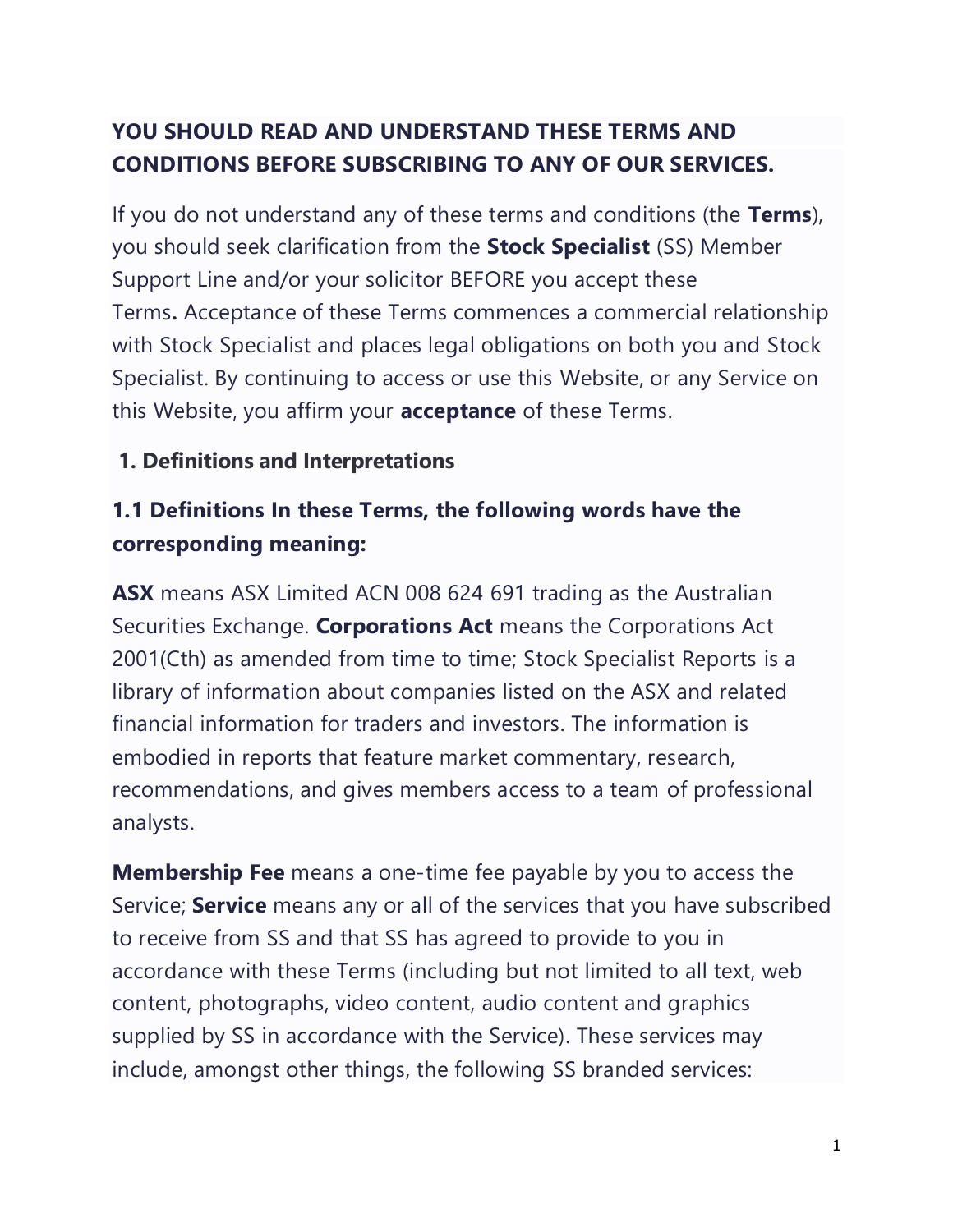- Growth Portfolio;
- Income Portfolio;
- **ETF Portfolio**
- **Daily Report**
- Technical Trader Report; and
- other services provided by SS from time to time.

SS makes no guarantee of the availability of any web service and will not be held; **Suppliers** mean any third party provider or supplier of goods and services to SS in connection with the Services, from time to time; **Terms** means the terms and conditions of the agreement between SS and you as set out in this agreement; **Website** means the SS website and all SS informational web pages located

at **[www.stockspecialist.com.au](http://www.stockspecialist.com.au/)**; **You** means the person or persons named in the subscription as the "Customer" or "Client" of the Service. If there is more than one Customer or Client, you means each of them separately and every two or more of them jointly. You includes your successors and assigns.

# **1.2 Interpretations In these Terms, unless the context requires otherwise:**

- 1. the singular includes the plural and vice versa;
- 2. a reference to a thing includes a reference to a part of that thing;
- 3. a reference to a document includes the document as modified from time to time and any document replacing it;
- 4. the words "in writing" include any communication sent by letter or facsimile transmission;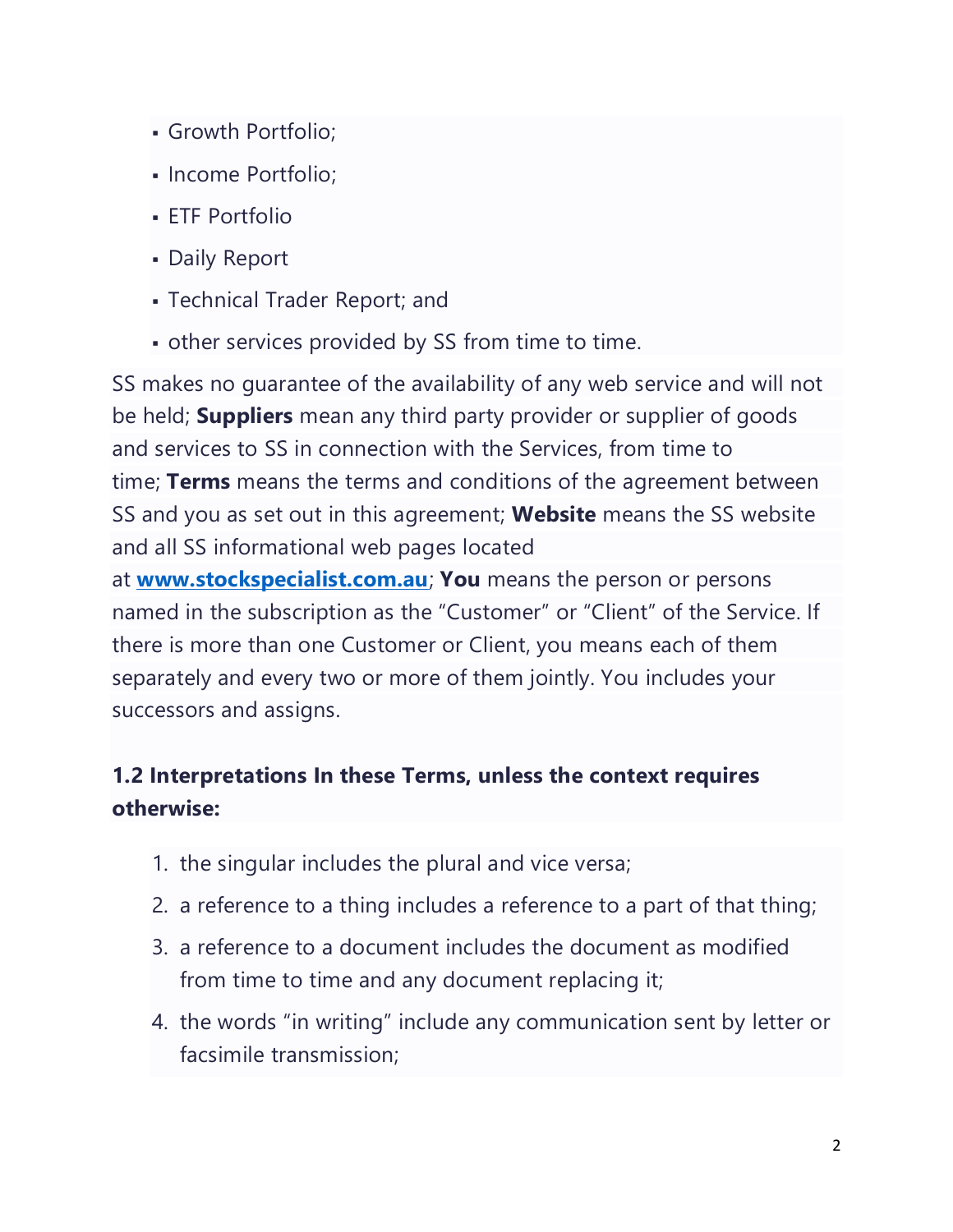- 5. money amounts are stated in Australian currency unless otherwise specified;
- 6. a subscription to a Service for "12 months" or "1 year" is equivalent to 52 weeks in any given calendar year.

# **2. User asset to terms and conditions of service**

# **You represent that you have read these Terms in their entirety and agree:**

- 1. that by paying the Membership Fee or accessing the Service or the Website, you agree to be bound by these Terms as varied from time to time in accordance with these Terms;
- 2. to comply with all applicable laws regarding the transmission of any data obtained by you in accordance with the Terms;
- 3. not to use the Website or the Service for any illegal purpose; and
- 4. not to interfere with or disrupt networks connected to the Website or the Service.

### **3. Restrictions on use**

- 1. You must not use the Service for any illegal purpose or in any manner inconsistent with the Terms.
- 2. You agree to use the Service solely for your own non-commercial use and benefit, and not for resale or other transfer or disposition to, or for use by or for the benefit of, any other person or entity.
- 3. You agree not to use, transfer, distribute or dispose of any information provided by or contained in the Service in any manner that could compete with the business of SS. You acknowledge that the Service has been developed, compiled, prepared, revised, selected and arranged by SS and others (including certain other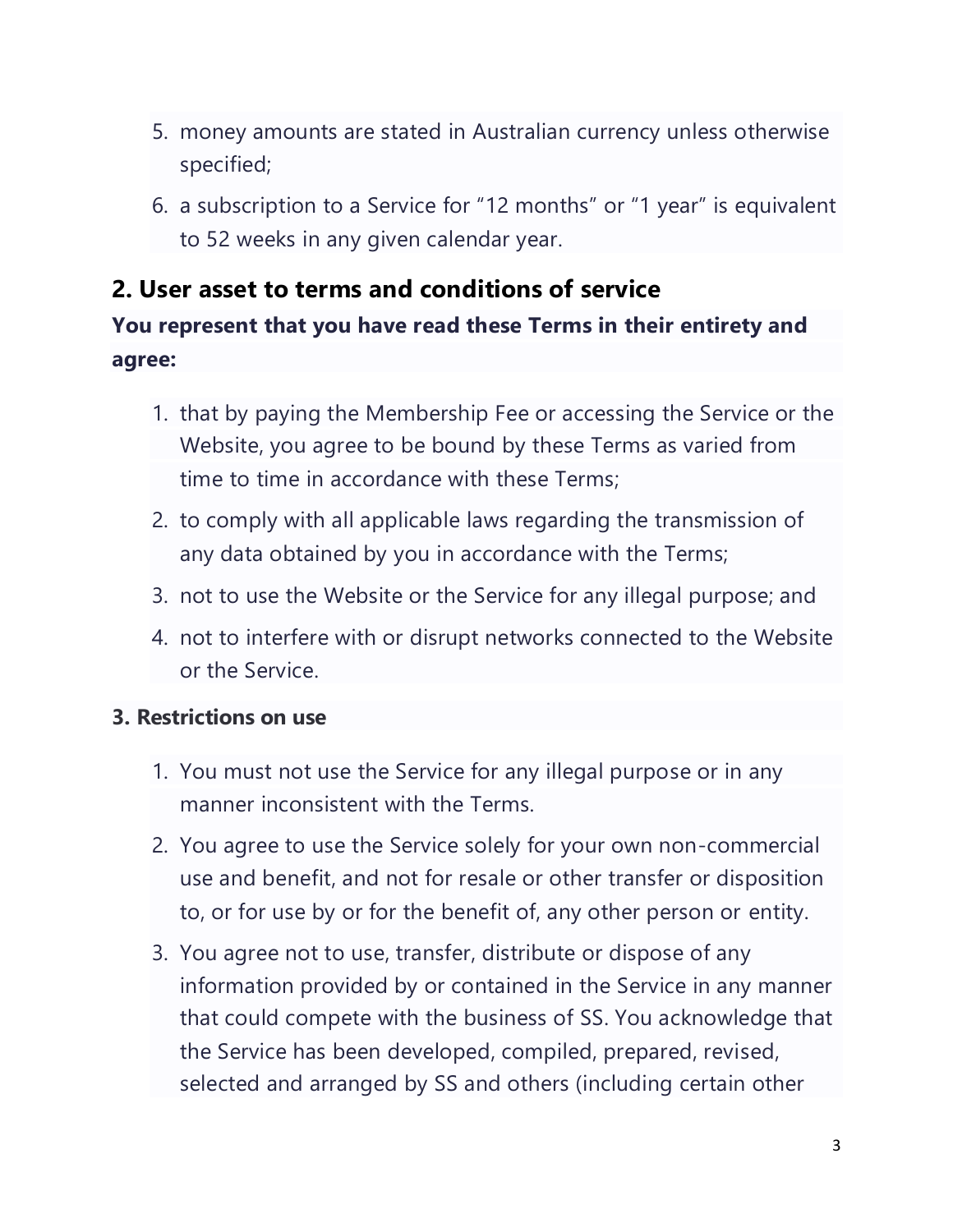information sources) through the application of methods and standards of judgment developed and applied through the expenditure of substantial time, effort and money and constitutes valuable intellectual property and trade secrets of SS and such others.

- 4. You agree to protect the proprietary rights of SS and all others having rights in the Service during and after the term of this agreement and to comply with all reasonable written requests made by SS or its Suppliers of content, equipment or otherwise to protect their and others' contractual, statutory and common law rights in the Service.
- 5. You agree to notify SS in writing promptly upon becoming aware of any unauthorised access or use of the Service by any party or of any claim that the Service infringes upon any copyright, trademark or other contractual, statutory or common law rights.

#### **4. Licence**

- 1. You acknowledge that by entering into these Terms, you do not acquire any rights (whether proprietary or otherwise) in or to the Service and materials contained in the Service other than the limited right to use the Service and download content from our Website in accordance with the Terms.
- 2. Should you choose to download content from the Service, you must do so in accordance with the Terms. Any such download is licensed to you by SS only for your own personal, non-commercial use in accordance with the Terms and SS does not transfer any other rights to you.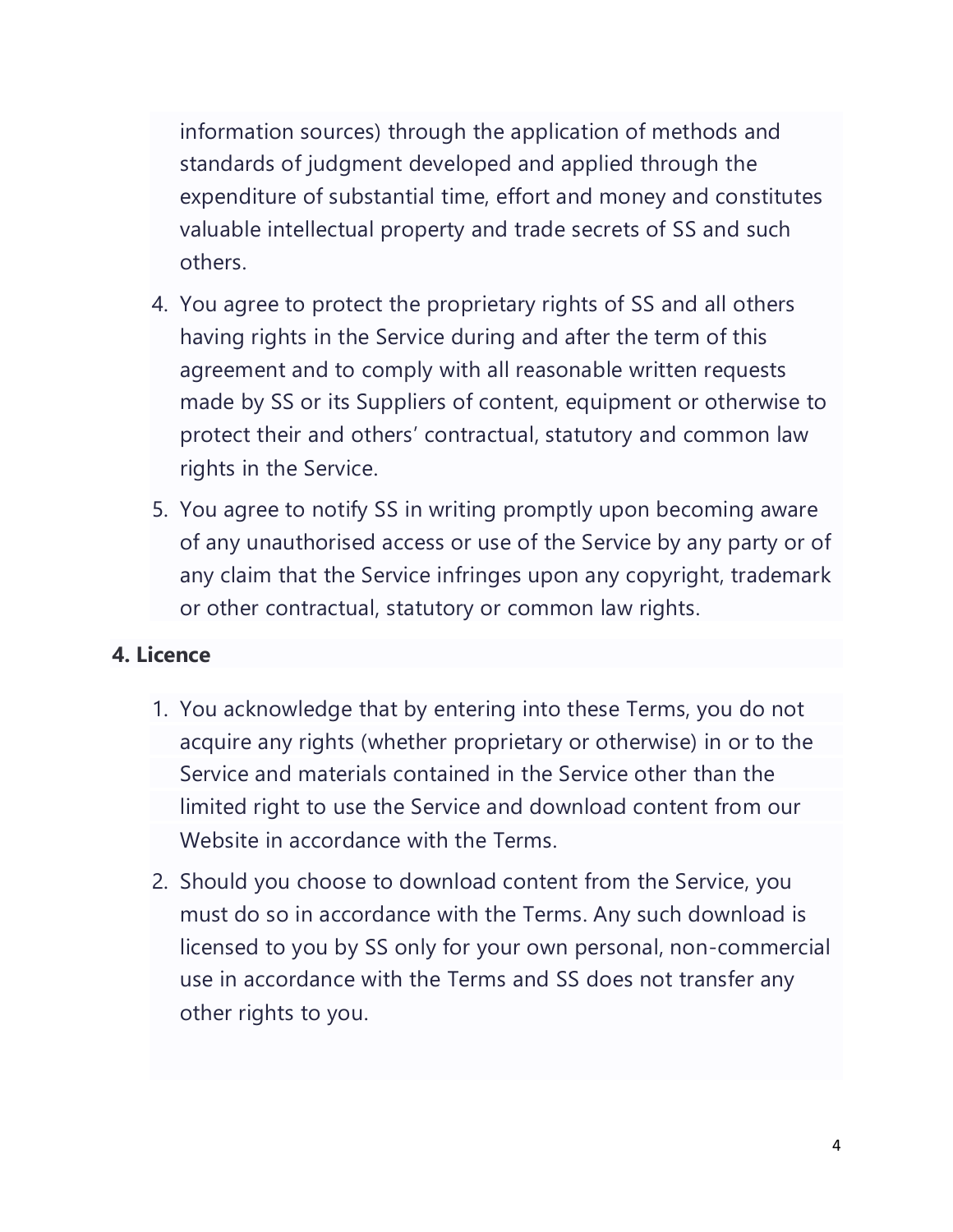### **5. Intellectual Property**

- 1. You acknowledge and agree that all present and future rights in the Website and the Service, including but not limited to any text, content, photographs, video, audio and graphics in respect of the Website and the Service, whether conferred by statute, at common law or in equity and wherever existing, including trade secrets, patents, copyrights, trademarks, service marks, know-how and other proprietary rights of any type under the laws of any governmental authority, domestic or foreign, including rights in and to all applications and registrations relating to the Website and the Service (the Intellectual Property Rights) shall, as between you and SS, at all times be and remain the sole and exclusive property of SS.
- 2. You acknowledge and agree that SS Intellectual Property Rights are protected by copyrights, trademarks, service marks, international treaties and/or other intellectual and proprietary rights and laws of Australia and other countries.
- 3. All present and future rights (including the Intellectual Property Rights) in, and title to, the Website and the Service (including the right to exploit the Service and any portions of the Service over any present or future technology) are reserved to SS for its exclusive use.
- 4. Except as specifically permitted by the Terms, you may not copy or make any use of the Website or the Service or any portion of the Website or the Service.
- 5. Except as specifically permitted in accordance with these Terms, you shall not use the trademarks, trade names, service marks, trade marks, logos or titles of SS, the Website or the Service, or the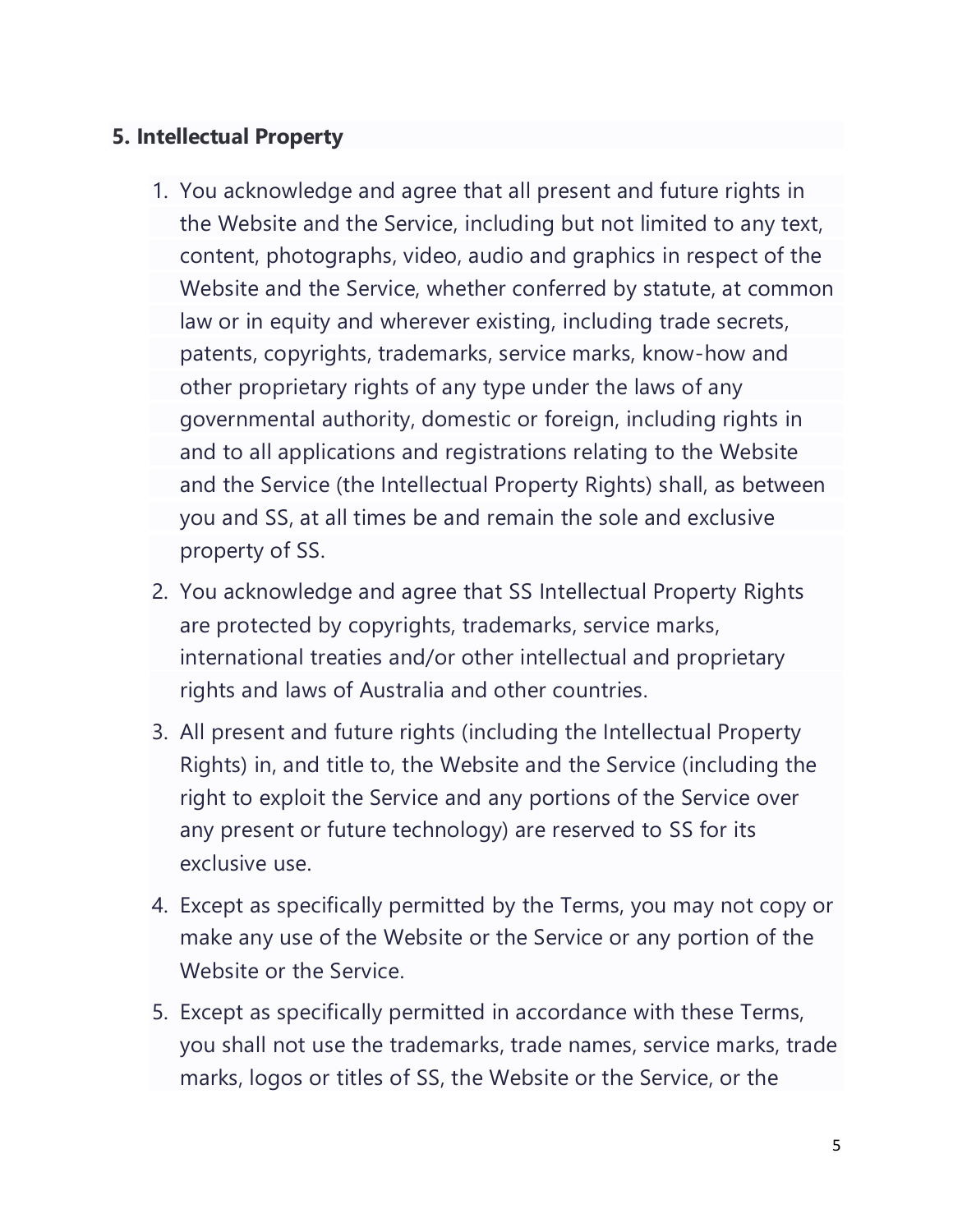names of any individual participant in, or contributor to, the Website or the Service, or any variations or derivatives thereof, for any purpose, without SS prior written approval.

- 6. The Service is also protected as a collective work or compilation under Australian copyright laws and any other applicable laws and treaties. All individual articles, columns and other elements making up the Service are also copyrighted works which belong to SS.
- 7. You agree to abide by all applicable copyright and other laws, as well as any additional copyright notices or restrictions contained in the Service.

### **6. Membership Fees and payments**

- 1. In consideration for granting you access to the Service and this Website, SS will charge you the Membership Fee at its then prevailing rate.
- 2. You must pay the Membership Fee, in its entirety, to SS before you will be eligible to receive the Service or access the Website.
- 3. The amount of the Membership Fee payable will be the amount published on the Website from time to time or as advised to you by an SS representative.

### **7. Registration and account establishment**

- 1. As part of the registration and account creation process is necessary for you to obtain access to portions of the Service that require a Membership fee or payment, you will be provided a subscriber identification (ID) and a password for your SS account.
- 2. You will provide SS with certain registration information, all of which must be accurate and updated by you.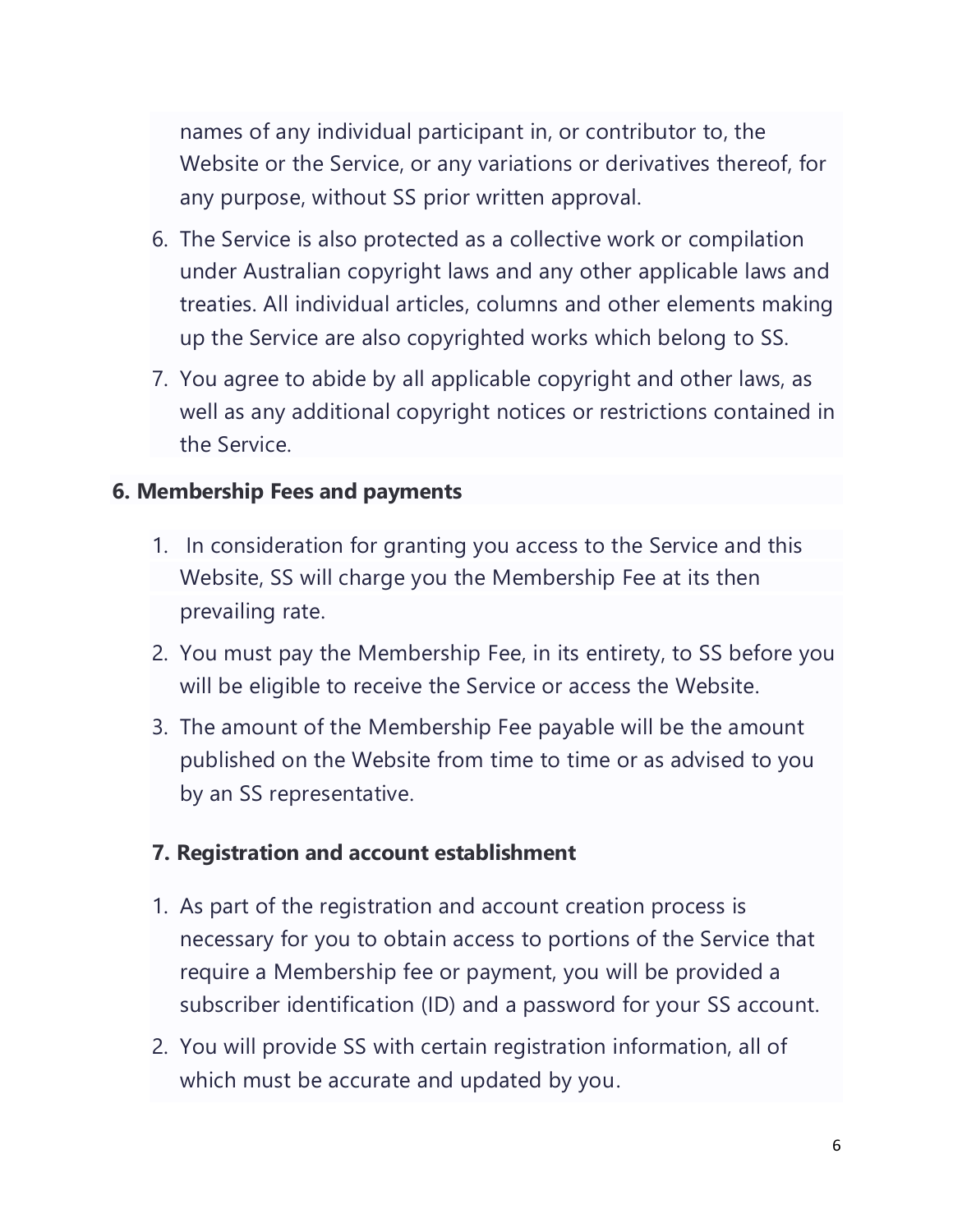3. You are solely responsible for all usage or activity on your SS account; including but not limited to use of the account by any third party authorised by you to use your ID and password. Any fraudulent, abusive, or otherwise illegal activity may be grounds for termination of your account, in SS sole discretion, and SS may refer you to appropriate law enforcement agencies.

#### **8. Disclaimer and limitation of liability**

- 1. You agree that your use of the Service is at your sole risk and acknowledge that the Service and anything contained in the Service, including, but not limited to, content, services, goods or advertisements (the Items) are provided "as is" and that, to the maximum extent permitted by law, SS makes no warranty of any kind, express or implied, as to the Items, including, but not limited to, merchantability, non-infringement, title or fitness for a particular purpose or use.
- 2. SS does not warrant that the Service is compatible with your computer equipment or that the Service is free of errors or viruses, worms or "Trojan horses" and is not liable for any damage you may suffer as a result of such destructive features.
- 3. SS does not:
	- 1. make any warranty, express or implied, with respect to the use of the links provided on, or to, the Website or the Service;
	- 2. guarantee the accuracy, completeness, usefulness or adequacy of any other websites, services, goods or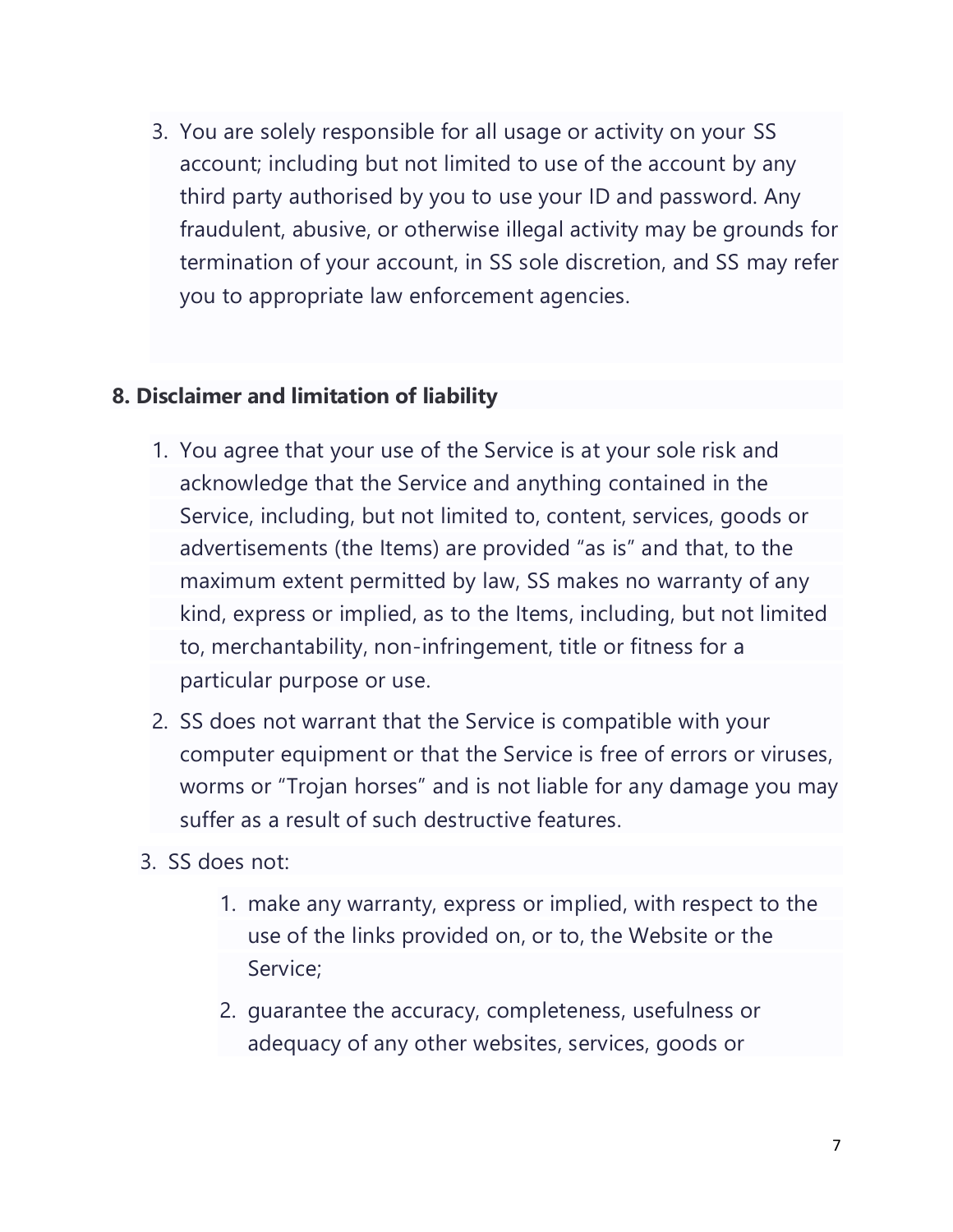advertisements that may be linked to, or advertised on, the Website or the Service; or

- 3. make any endorsement, express or implied, of any other websites, services, goods or advertisements that may be linked to, or advertised on, the Website or the Service.
- 4. SS is also not responsible for the reliability or continued availability of the telephone lines and equipment you use to access the Service; and

You acknowledge that:

- 1. the Service is provided for information and educational purposes, and advice (if any) is general advice and not personal advice;
- 2. the Service includes public information taken from the Australian Stock Exchange and other sources;
- 3. SS does not guarantee the sequence, accuracy, completeness or timeliness of the Service;
- 4. the provision of certain parts of the Service is subject to the terms and conditions of other agreements to which SS is a party; and
- 5. past results are no indication of future performance.

#### **9. Advice is limited to general advice**

1. If you receive advice from SS in relation to subscribing to the Service, you acknowledge that the advice was limited to general advice and did not consider the appropriateness of the subscription to you personally in light of your investment objectives or financial circumstances.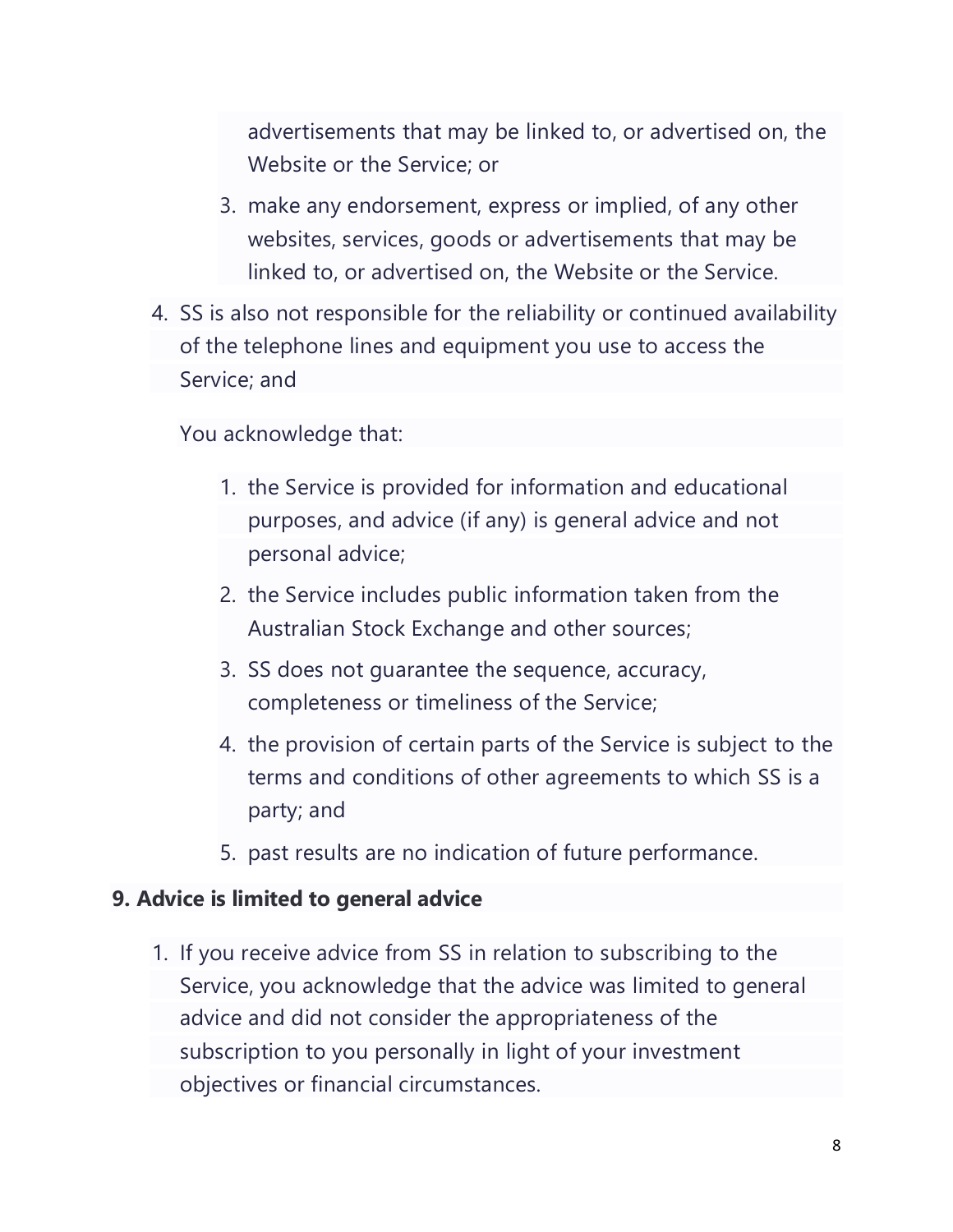### **10. Representations and Warranties**

You acknowledge, represent and warrant that:

- 1. you have the power and authority to enter into these Terms;
- 2. you are at least 18 years old;
- 3. you must not use any rights granted in accordance with these Terms for any unlawful purpose;
- 4. you must use the Service as set forth in these Terms;
- 5. markets or any other financial market can be negative.

## **11. Complaints & Service Cancellation**

- 1. If you are dissatisfied with the Service and wish to make a complaint, please submit in writing to **[admin@stockspecialist.com.au](mailto:admin@stockspecialist.com.au)** or by postal address; 132 Arthur Street, North Sydney with attention to the Administration Officer.
- 2. Members are granted a 14 day cooling off period after becoming a member and have the option of cancelling at any time during this period. A full refund will be organized and credited to the member within 14 days of the request.

## **12. Governing Law**

- 1. These Terms shall be governed and construed in accordance with the laws of New South Wales, Australia.
- 2. You agree to submit to the personal jurisdiction of the courts located in New South Wales with respect to any legal proceedings